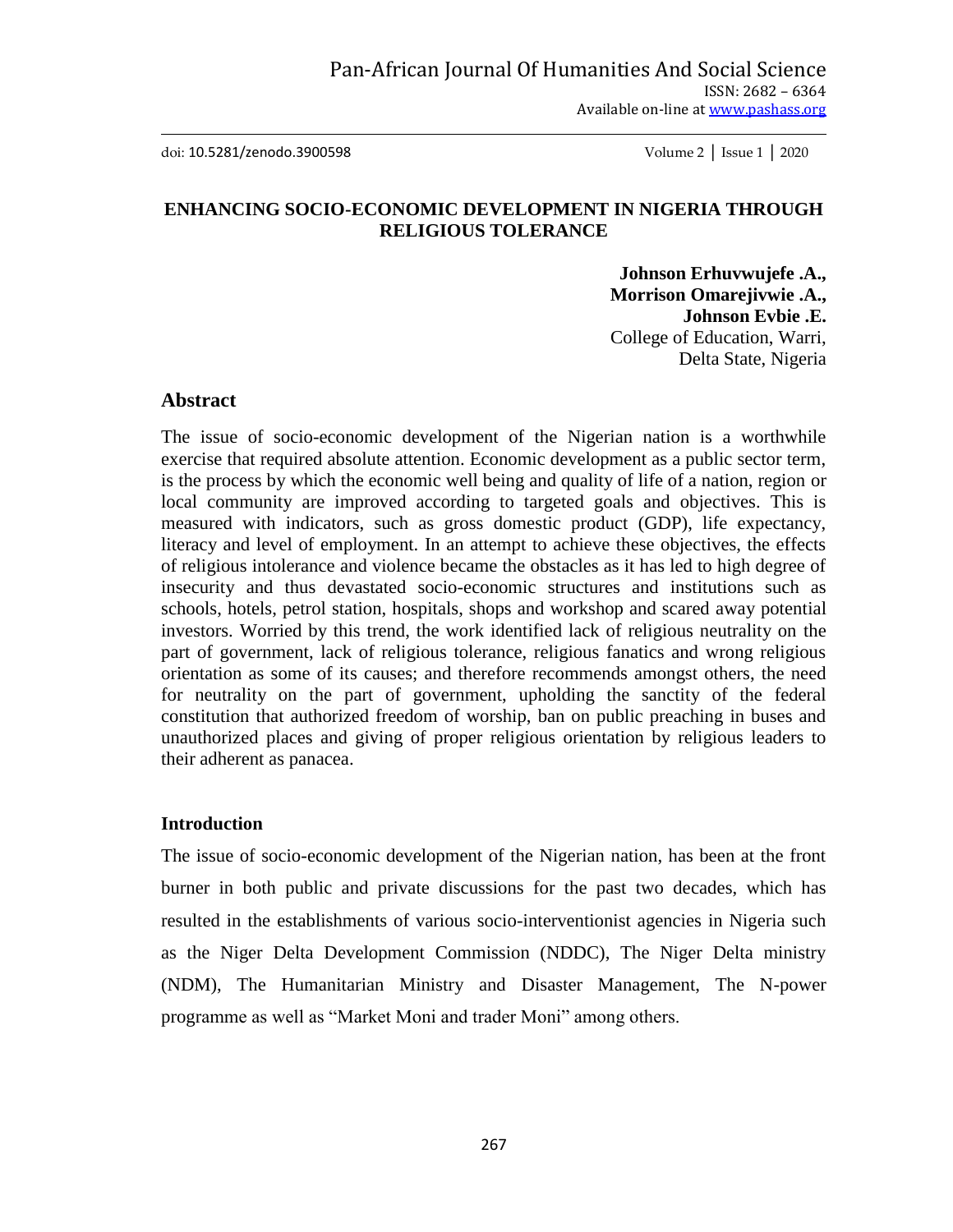According to the Africa Union (A.U) (2017) security, peace, stability and good governance have been regarded as prerequisites for the achievement of any meaningful socio-economic development of any nation. Olukayode and urhie (2014) posited that, security challenges have continued to remain a major set-back to achieving meaningful socio-economic development in most African countries particularly Nigeria. The degree of insecurity brought upon this nation through the activities of religious fundamentalists as a results of religious intolerance and violence cannot be over emphasized, as the Nigerian nation was brought to her kneel when about 270 female students of federal government girls college Chibok in Borno State were kidnapped and held hostage since April 2014 by the Boko Haram Islamic group. The effects of this action and related ones no doubt has jeopardized socio-economic life of the nation as schools in the area were closed down and people relocating with their businesses.

It is in consequent of this, that this work is designed to critically examine the immediate and remote causes of religious intolerance in Nigeria, as well as its effects on socioeconomics development, and the work concludes with strategies and recommendations on how to enhance socio-economic development in Nigeria through religious tolerance.

# **1Conceptual Frame-works**

Economic development as a public sector term is the process by which the economic well-being and quality of life of a nation, region or local community are improved according to targeted goals and objectives. Wikipedia (2017). Evbie (2012) in his book "The Structure of Nigerian Economy" posited that, socio-economic development is the process of social and economic development in a society, that socio-economic development is measured with indicators such as Gross Domestic Product (GDP), life expectancy, literacy and levels of employment.

Similarly, Oguji and Kene (2009), assert that "economic development is the process of growth in total and per capital income accompanied by fundamental changes in the economy. Economic development is relevant to underdeveloped countries because these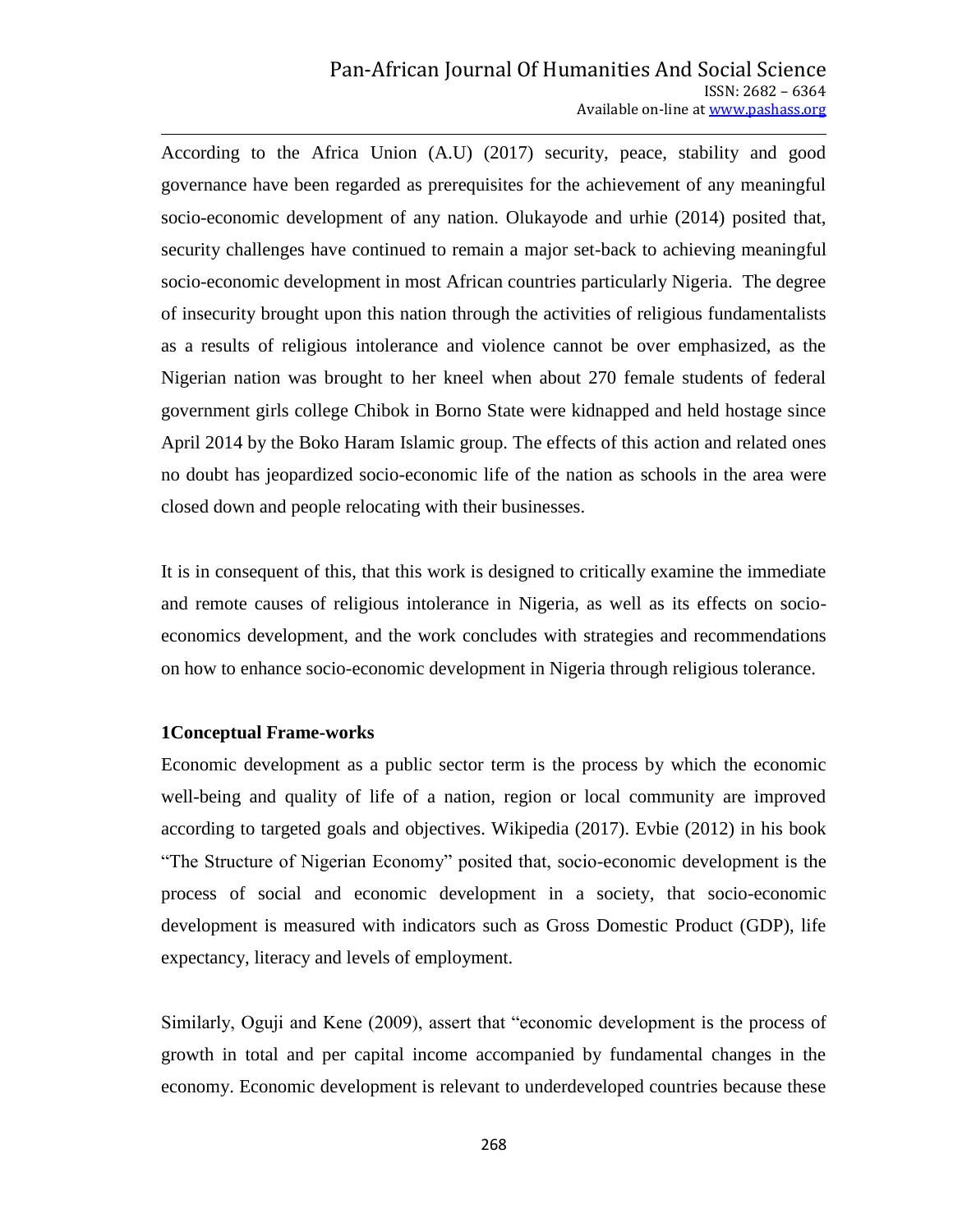countries are concerned with how to develop and use their unused resources. It requires planning and guidance to keep the forces of expansion in particular direction. For example, to increase life expectancy, there will be need to consciously plan and direct resources in the area of health services. Inwelegbu, (2011).

Religious intolerance, is lack of tolerance for the religious beliefs and practices of another person or group. It is when a group e.g. society, religious group and non religious group, specifically refuses to tolerate practices, persons or beliefs of others on religious ground Wikipedia (2018). Erhuvwjefe (2012), submitted that, religious intolerance is unwillingness to tolerate other"s opinions, beliefs, religion and ideology. While the united nation universal declaration of human right in article II defines religious intolerance as an act of discrimination against individual on the basis of religion. Therefore, religious intolerance can have negative impacts on society by triggering conflicts and violence that may forestall socio-economic growth and development.

### **Immediate and remote causes of religious intolerance / violence in Nigeria**

The likes of Ubrurhe (2010) Erhuvwjefe (2012) Isiramen (2013) and Kamal-deen Olawale Sulaiman (2016) have identified the following as the immediate and remote causes of religious intolerance and violence in Nigeria.

- i. Lack of neutrality on the part of government: The Nigeria government at the federal, state and local government levels have not adopted neutral attitude towards religious organization throughout the country. Neutrality requires that the present and future political leaders of Nigeria should not favour any religious group as regards good governance of the nation. Government favouritism of one religion to the detriment of others has precipitated intolerance and violence.
- ii. Religious intolerance: The inability to recognize and accommodate views and opinions of others is therefore one of the major sources of religious violence in Nigeria. Nigerian religious adherents, especially the Muslims and the Christians have demonstrated intolerant attitudes that resulted in violence.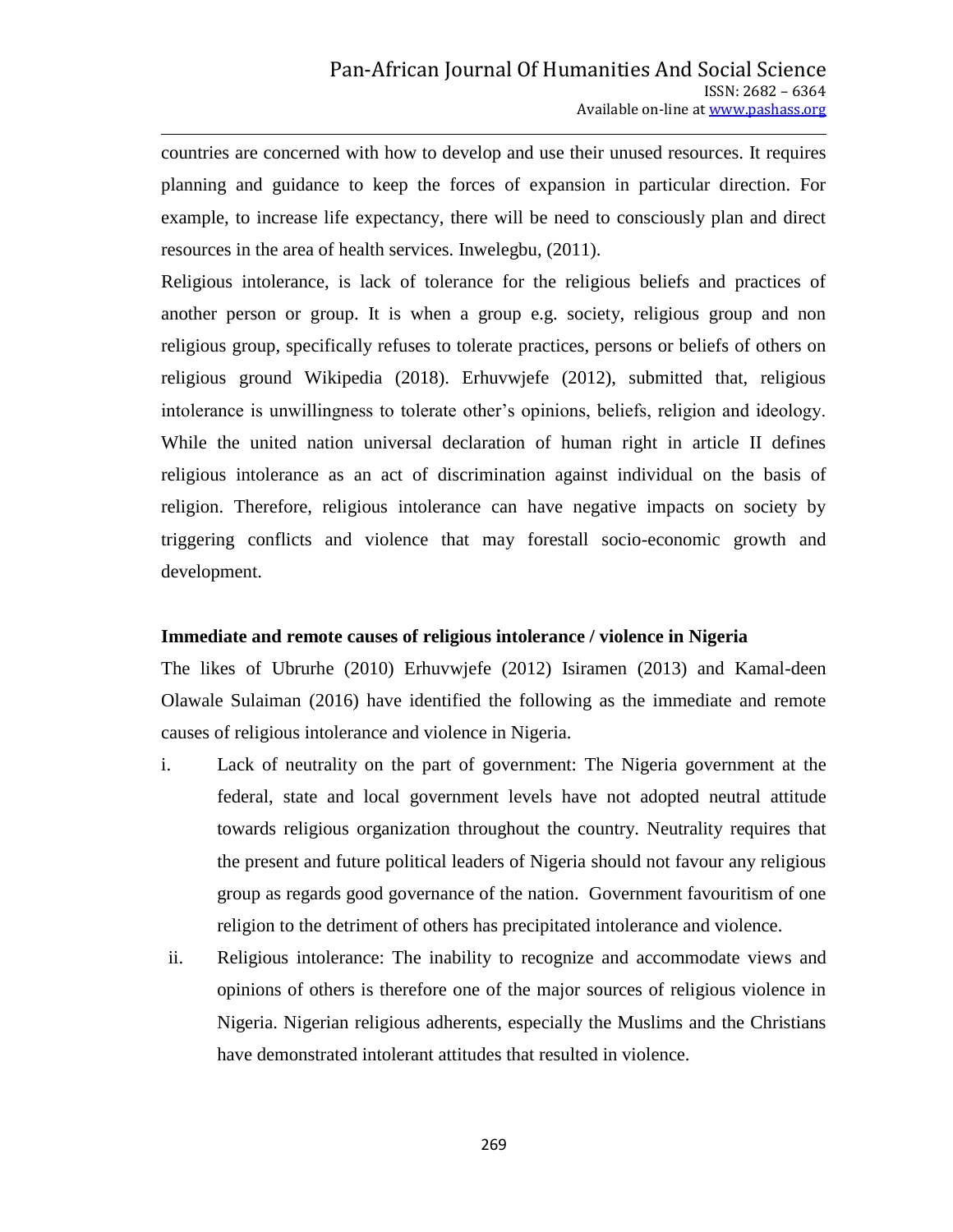- iii. Religious Fanaticism: Religious fanaticism results in violent and unreasonable religious enthusiasm. Religious fanatics show excessive irrational zeal to defend their religions in Nigeria. Consequently, they become destructive agents of religious disharmony in the society. The adherent of Christianity and Islam are at one stage or another influenced by fanaticism to result to violent confrontation.
- iv. Wrong religious orientation: People are taught differently under different religions. When wrong methods are used in indoctrinating adherents of a particular religion, what often follows is religious obsession which invariably leads to violence.
- v. Aggressive or militant preaching/evangelism: This means an offensive or coercive approach to conversion and propagation of one"s religious faith. This happens when any religious group or individual preachers within that group set out to convert those they considered infidels or "pagans" to their own religious system.

Other causes are poverty, unbridled action of the press, literacy level of religious adherents, selfishness on the part of religious personalities and external influence in religion among others.

# **Effects of religious intolerance on socio-economic growth and development of the Nigerian nation**

The past two decades in Nigeria, has witnessed an upsurge in religious intolerance, which has resulted in high magnitude of violence that has paralyzed and jeopardized socio-economic development in various sectors and sub-sectors of the Nigerian economy. Presented below is a chronicle of some of the effects of religious intolerance on socio-economic growth and development of the Nigeria nation.

i. The Nigeria constitution (1979) provides in section I, subsection II Article 10, that "The government of the federation or of a state shall not adopt any religion as state religion". The constitution further explains the right of the individual as shown in section 38, subsection  $(a - c)$  that "Every person shall be entitled to freedom of religion". This is in consonance with the United Nations universal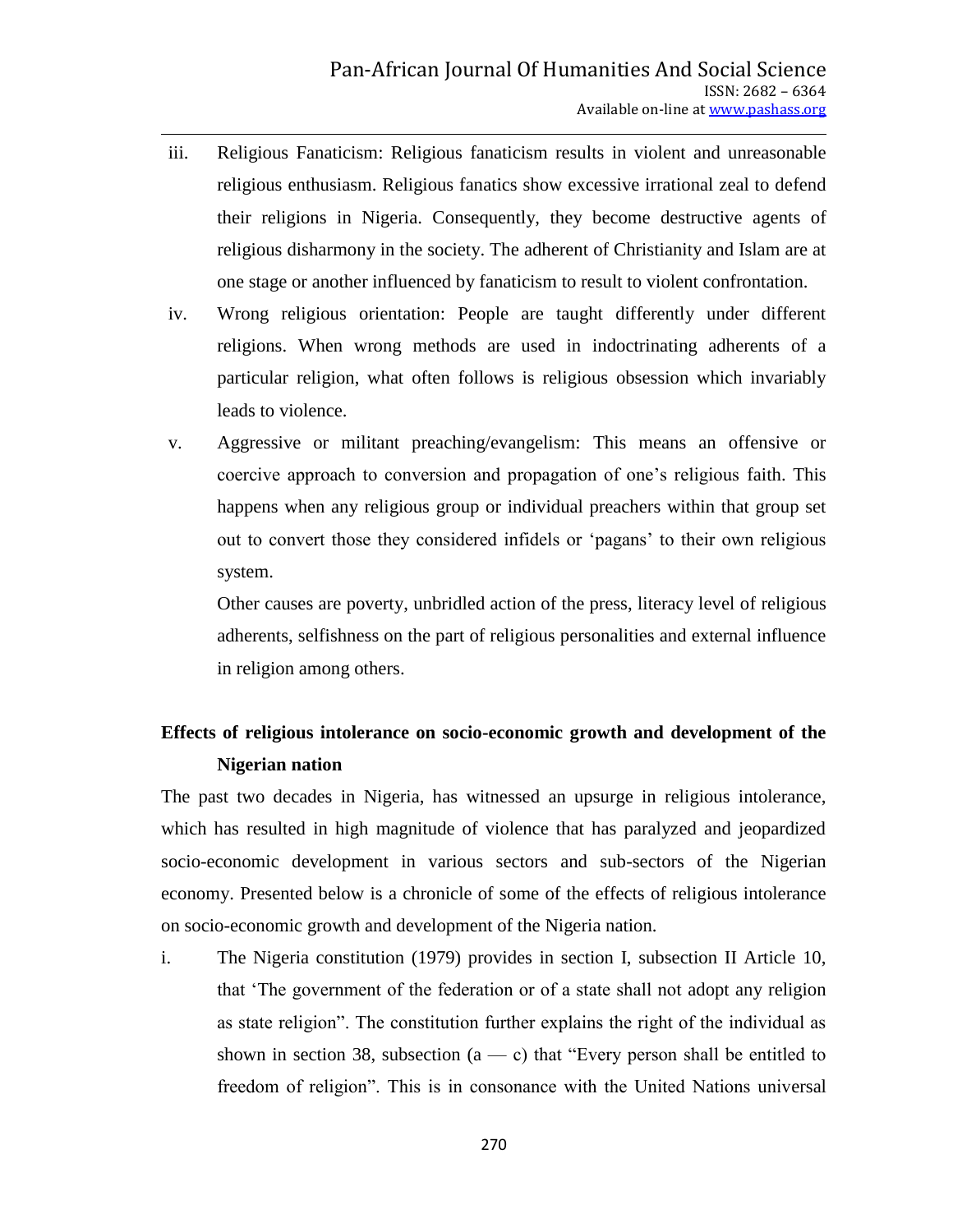Declaration of Human Rights Article 18. Everyone has the right to freedom of thought, conscience and religion; this right includes freedom to change his religion or belief, and freedom, either alone or in community with others and in public or private, to manifest his religion or belief in teaching, practice, worship and observances". Inspite of these constitutional provisions, religious intolerance has often manifested itself greatly in Nigeria. What has transpired in Nigeria for the past three decades in terms of religious intolerance and its effects on socioeconomic life is overwhelming. Some illustrations may authenticate this.

- ii. Ubrurhe, (2000) informed that cases of religious intolerance attained its peak on the 8th of January 1986 when Babangida registered Nigeria as a member country of the Organization of Islamic Conference (OIC). This singular action of Babangida, has divided the Nigerian citizenry, especially the politicians into two major religious camp; Islam and Christianity. This action, to say the least, endangers the future political peace and stability of the country. It is indeed inimical to the spirit and sense of unity, national integration and socio-economic development.
- iii. lsiramen, (1998) wrote that in March, 1987, a violent confrontation erupted between Christian and Muslim residents in Kafanchan. The details of this crisis show that a new convert from Islam to Christianity by name Bello Abubakar was preaching to a group of students and was giving testimonies about his new life in contrast with the old one. At this time, some Muslims had gathered round the scene and one of them (a lady Muslim) who could no longer bear the beautiful things Bello was saying about Christianity, felt he was degrading Islam. She went up and snatched the microphone from him violently and the other Muslims who had gathered round the scene rushed in and a violent crisis began. This show of intolerance later spread to Kaduna, Zaria and environs. Table 1 below shows the extent of damage at the end of the riot.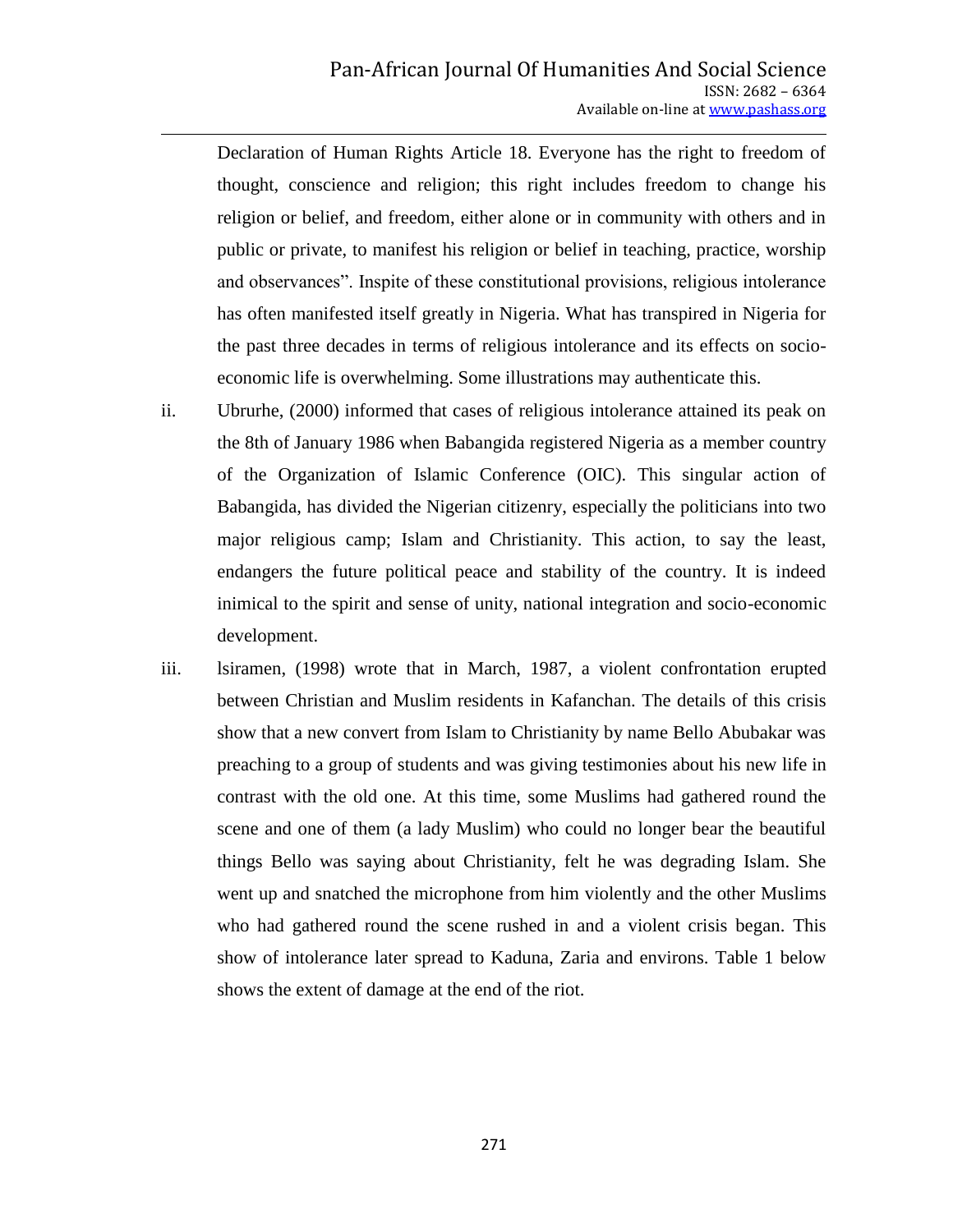# **Table I: Damages Done in the Northern Nigeria Religious Riots, March 1987**

| Persons Killed                      | $-25$  |
|-------------------------------------|--------|
| Persons Injured                     | - 61   |
| Persons Arrested                    | $-600$ |
| Number of Churches destroyed        | $-40$  |
| Number of Mosques destroyed         | - 3    |
| Number of Private Houses destroyed  | - 46   |
| Number of Vehicles destroyed        | $-19$  |
| Number of Hotels destroyed          | $-30$  |
| Number of Shops, workshops          |        |
| and Offices destroyed               | - 9    |
| Number of Petrol Stations destroyed | $-1$   |
| Number of Cattles killed            | - 9    |

*Source of Information: Newswatch March 30, 1987, P. 20*

The riot was so widely spread that the police could not quell it. The army had to be brought in before order and peace could be restored. Infact president Babanginda described the situation as a civilian equivalent of military coup de"tat and the effect is still being felt today. The point of stress is that, adherent of all religions are expected to cooperate and build and not to destroy the nation. It is in light of this Isiramen (1998) asserts "rather than ameliorating, the March riots worsen our economic woes, our hard earn currency was spent on quelling the crisis. Teachers, traders, businessmen and women, people of different occupations of life had to flee the environment for safety. Thus. business, education and other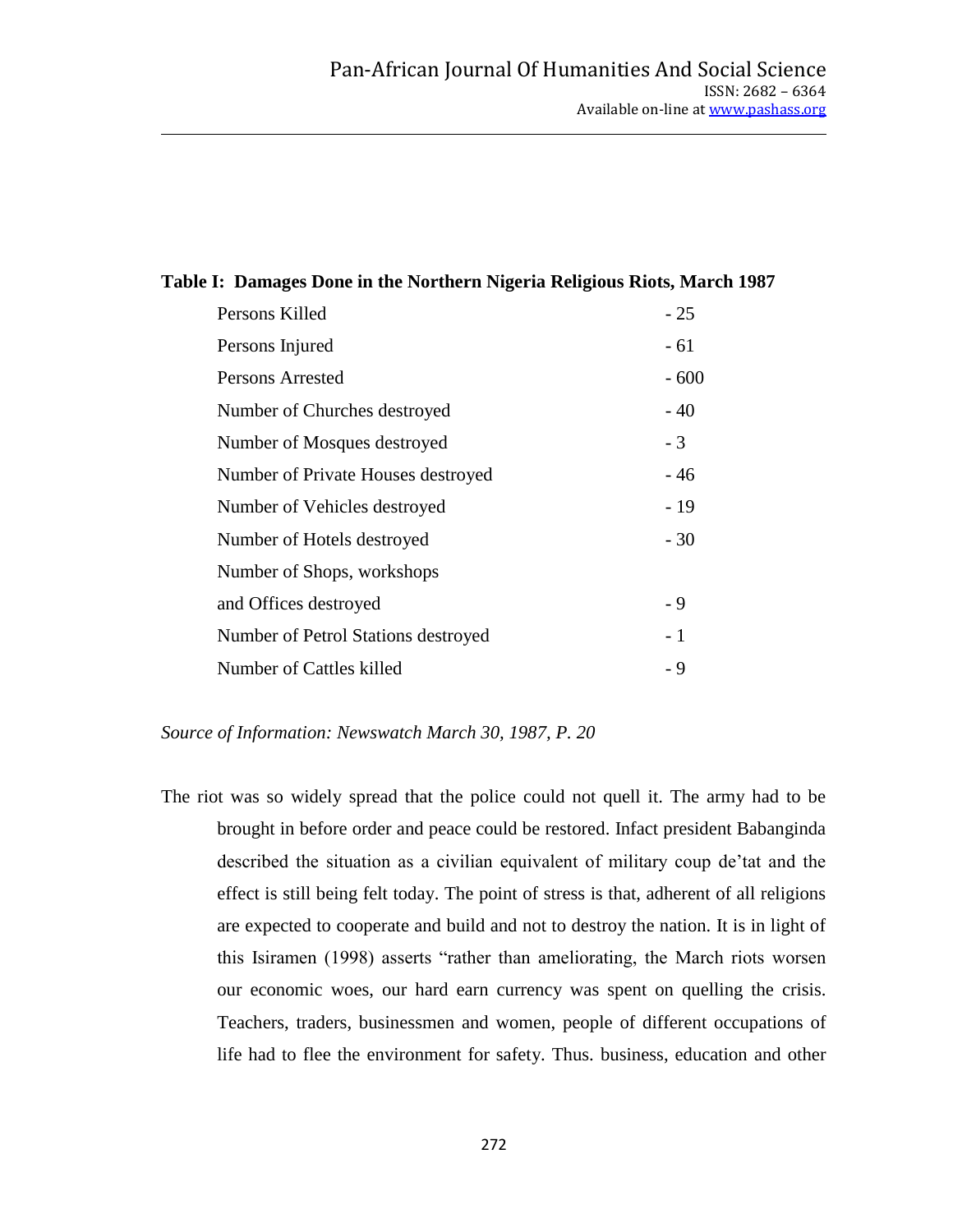social activities necessary for the development of the country came to a stand still because nothing can work well in a state of anarchy and insecurity".

- iv. In a related development, in July 2009, there was an outbreak of violence in Borno State masterminded by a religious sectarian group named "Boko Haram", condemning the westernization of Borno State and Northern Nigeria, and therefore clamoured for the Islamization of the Northern States. The group which was branded as Taliban (Terrorist) unleached mayhem on innocent citizens and the outcome was catastrophic. The security operatives rose to the challenge and suppressed them violently and the leader of the Boko Haram sect Mohammed Yusuf was killed. Other causalities recorded according to Erhuvwujefe (2010) includes:
	- a) 18 police stations were burnt down
	- b) 28 police officers were killed
	- c) I pastor was roasted alive
	- d) I civil commissioner from Borno State was felled
	- e) 245 persons were reported to have died during the sectarian strife.

It is in view of this Rev. Fr. Ekwunife (2002) laments thus "such violence and intolerance are not healthy for this nation, especially now that the country needed political, social and economic stability". He stressed that such riots have sown an indelible seed of hatred, distrust and suspicion in the minds of Nigerians. Economically, the government and the affected citizens sustained a huge loss, ranging to billions of naira the statement added.

- v. The likes of Ontario, (2009), Robinson, (2009) Adewakun, (2010) Olusola (20l1) Okungbowa, (2011) Salawu, (2010) and Ogudu, (2012), have this to say. On the  $26<sup>th</sup>$  of August 2011, Boko Haram claims responsibility for a suicide bomb blast on the United Nations compound in Abuja, killing 23 people. This was the first suicide bombing in the history of Nigeria as a Nation.
- vi. On 25th December, 2011, a Christmas day Boko Haram attack on Saint Theresa Catholic Church in Madalla town near Abuja, killed 42 worshippers. Three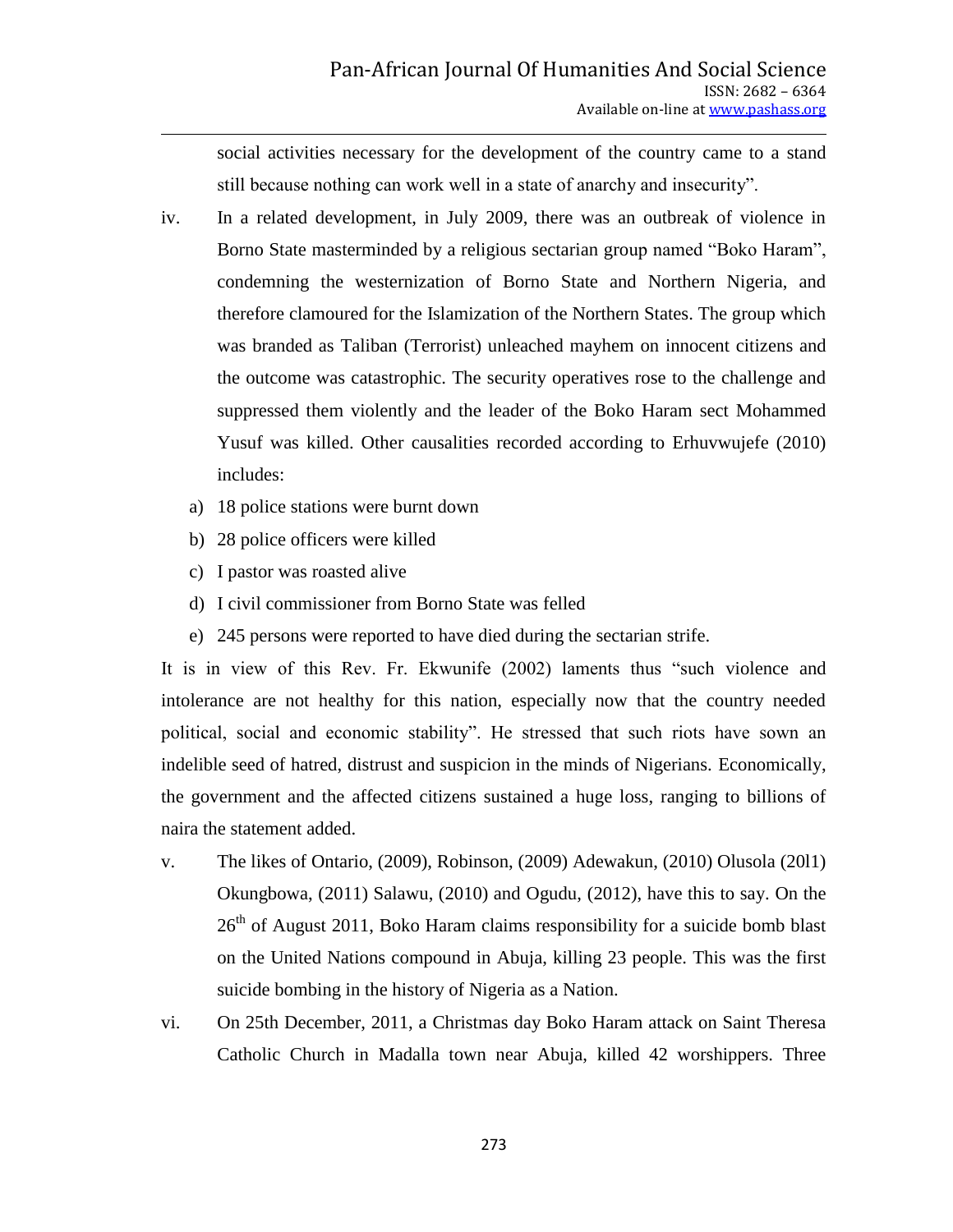secret police (SSS) operatives and a Boko Haram bomber died in the process. This incident was widely reported in all the National daily newspapers.

- vii. On January, 2012, four Christians were killed by Boko Haram gunmen in Potiskun, Yobe State, the gunmen opened fire on their car as they stop for fuel. The victims had been fleeing Maiduguri to their home town in Eastern Nigeria. Also, on  $1<sup>st</sup>$  January, 2012 President Goodluck Jonathan imposes a state of emergency on 15 Local Government Areas hardest hit by the Boko Haram attacks, in Borno, Yobe and Plateau states. He ordered the closure of Nigeria borders in the North.
- viii. In a similar dimension, on 9 January 2012, Boko Haram gunmen shot dead a secret police operative along with his civilian friend as they leave a mosque in Biu, Borno State, 200km South of the state capital, Maiduguri. The President reacted thus. *Boko Haram has infiltrated the executive, parliamentary and judicial wings of government.* Infact this constitutes a threat to the government and its operations.
- ix. In a message posted on the internet on January, 12, 2012, Shekau the incumbent leader of Boko Haram sect said "his group had no other motive of fighting than promoting the cause of Allah by killing anybody who tries to stop them. This statement was not only directed to President Goodluck Jonathan, who is a Christian, but also Ayo Oritsejafor, President Christian Association of Nigeria and the entire Christian body. President Goodluck described the activities of the sects as cancerous and urged all hands to be on deck to eliminate them. On his part, Ayo Oritsejafor told Christians in the country to defend themselves, following repeated attacks on churches in parts of the North. The killing, maiming, intimidations, destruction of National and International institutions, waste of human and material resources, sabotaging of government policies and programmes occasioned by religious intolerance, has not only hampered good governance, but constituted a major security threat which is unhealthy for National Unity and integration as well as socio-economic development. Infact religious fanaticism and intolerance is an ill wind that blows no man any good.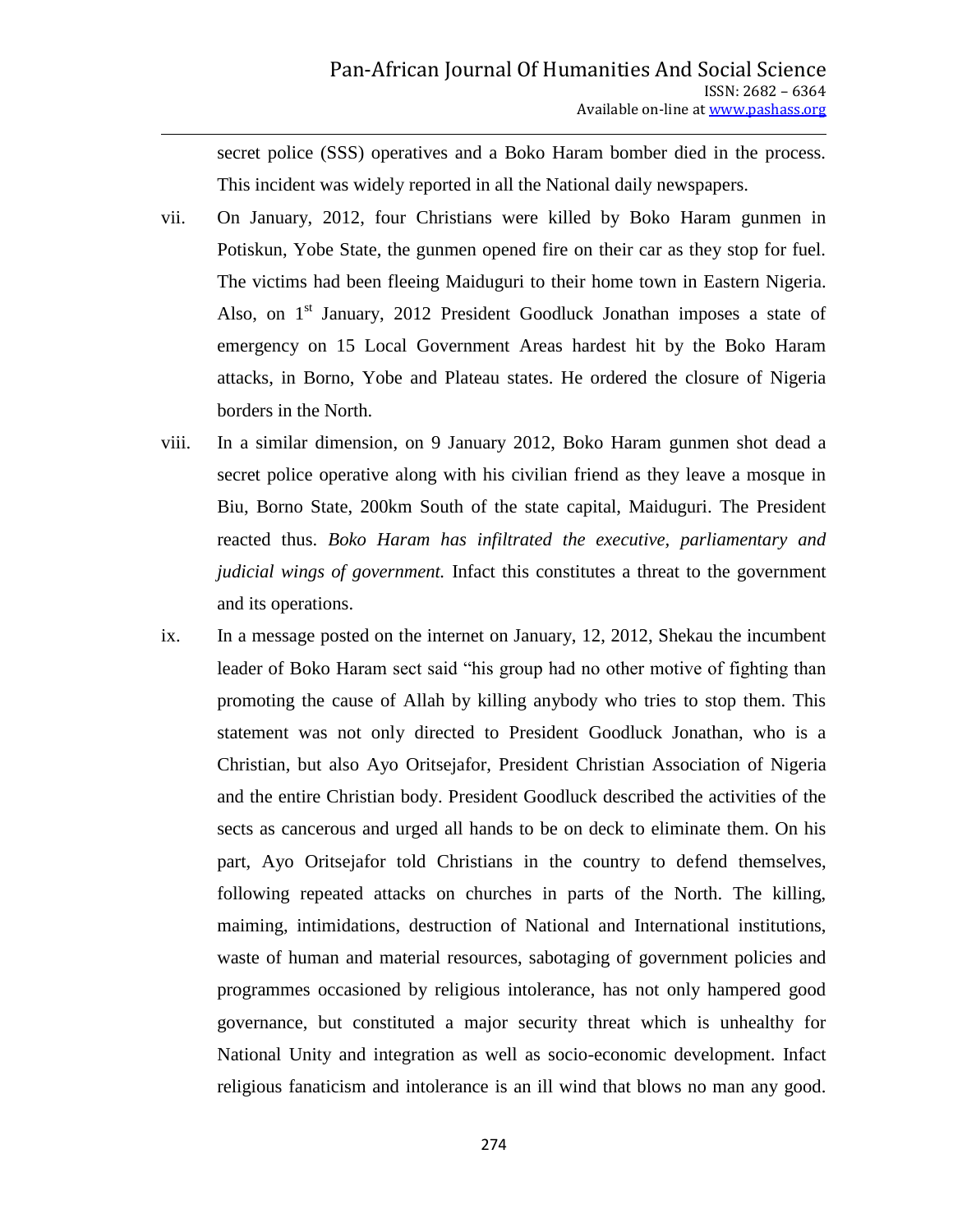This is a violation of the constitution and a threat to good governance and socioeconomic development.

x. And more recently, the guardian newspaper of  $20<sup>th</sup>$  January, 2020 reported the brutal killing of Christian Association of Nigeria (CAN) chairman in Adamawa State, Nigeria, and the general state of insecurity in Nigeria, which gave rise to a nationwide peace protest by all CAN members, where Pastor E.A. Adeboye, General Overseer, Redeemed Christian Church of God (RCCG) was visibly present while leading the protest in Lagos in Western Nigeria.

#### **Conclusion**

In conclusion therefore, it must be stated that the socio-economic set back arising from both inter-religious and intra-religious conflicts in Nigeria occasioned by religious intolerance are devastating, retrogressive, barbaric and anti-social and causing socioeconomic disequilibrium in the society. In an attempt to rescue the nation from the grip of religious violence occasioned by religious intolerance and anchored the nation on the part of socio-economic development, the following recommendations are advanced.

- i. The Nigeria government at all levels, should not exhibit inclination to one religion to the detriment of the others. To this effect, there should be neutrality on the part of government.
- ii. The Nigeria constitution which authorized freedom of worship ought to be respected by Nigerians. Therefore, all act of religious intolerance should be discarded.
- iii. Proper religious orientation. Religious leaders should conscientise their followers on the value of religious tolerance in a pluralistic society such as ours through proper orientation and re-orientation.
- iv. Ban on public preaching: The government should ban public preaching, distribution of religious pamphlets and similar action capable of provoking violent reaction from different religious groups in public transport and unauthorized places of worship.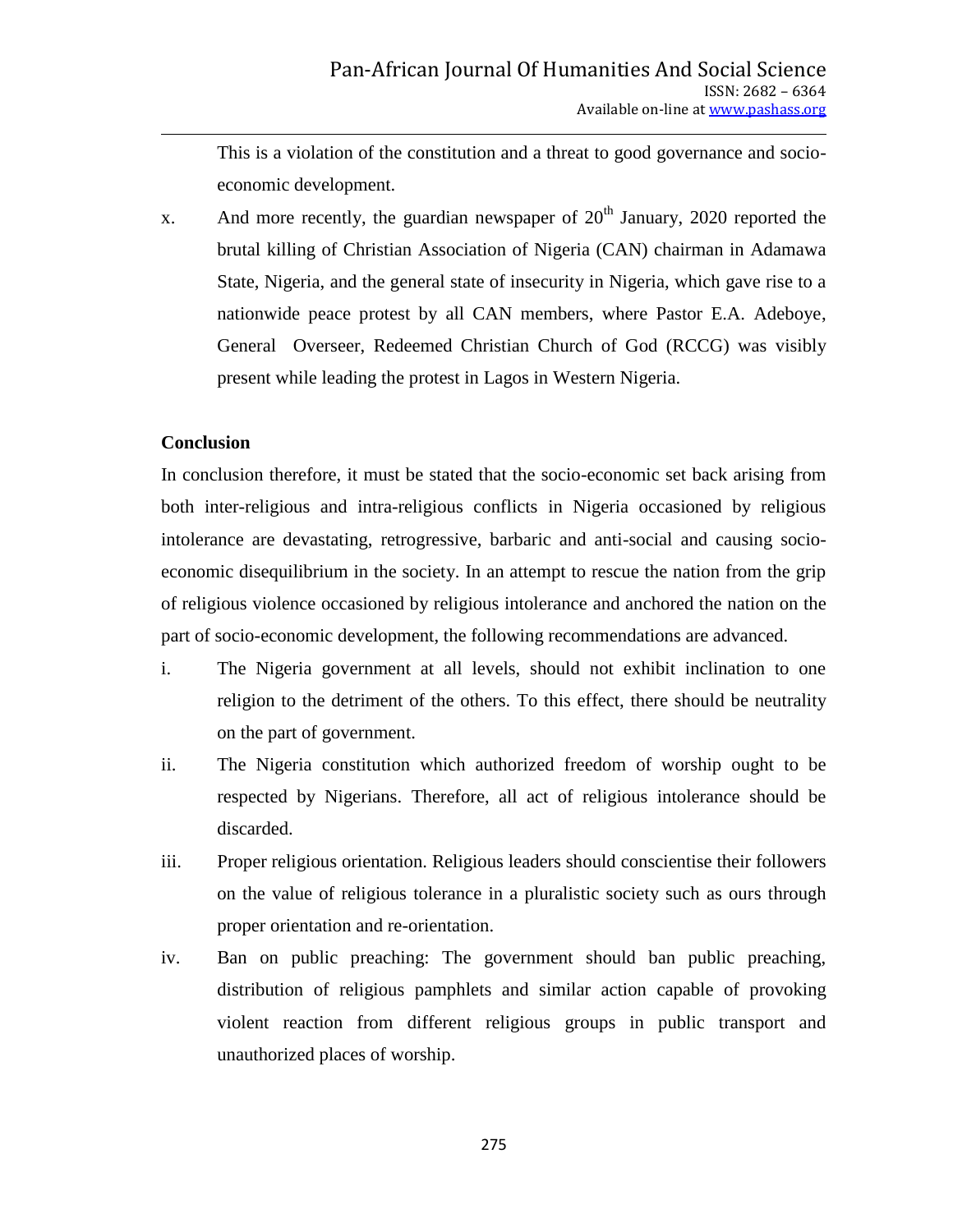v. Religious leaders should adopt dialogue as a meaningful way of solving religious intolerance and violence, as dialogue is now the other of the day among world religions and whenever people want to get along meaningfully together.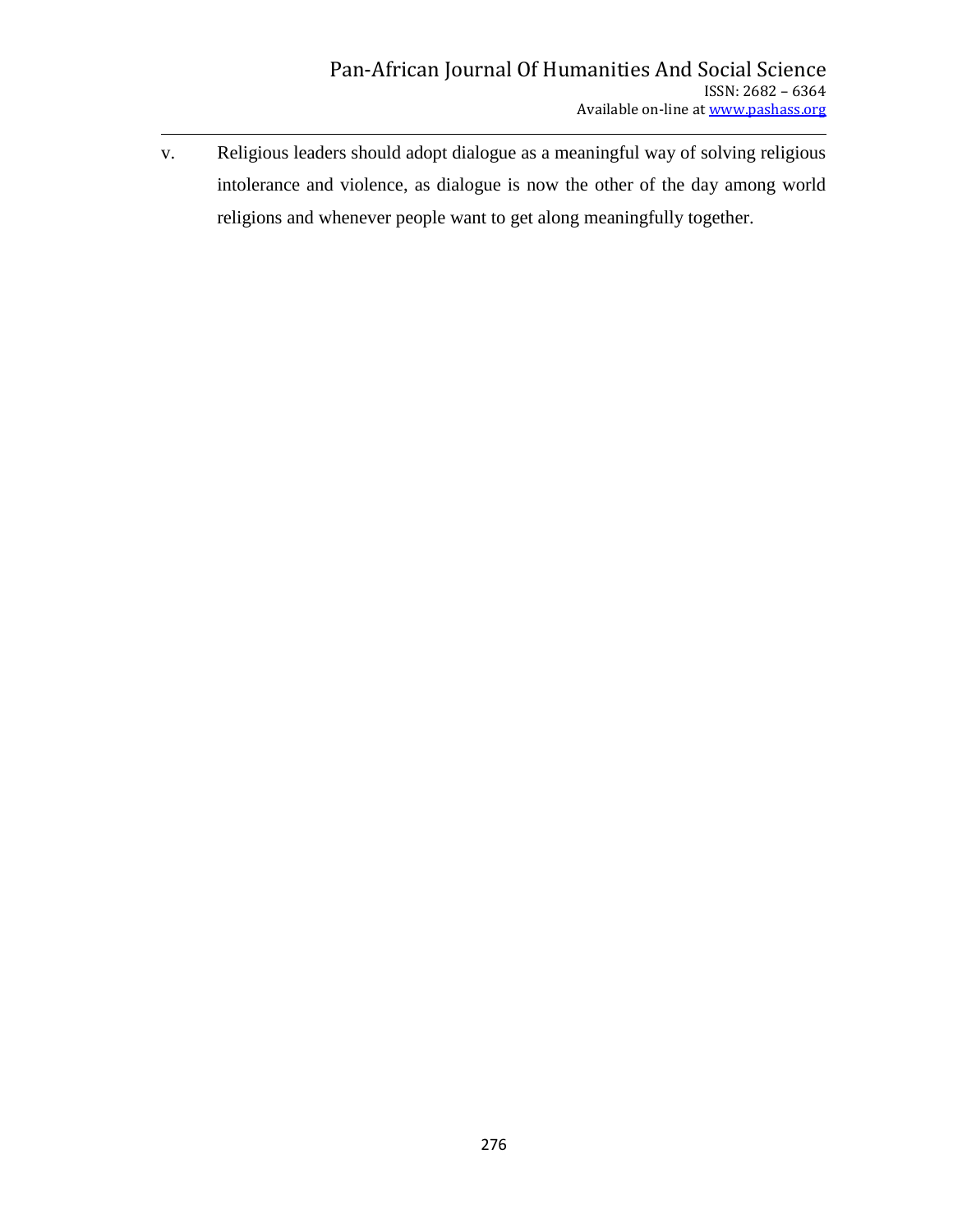#### **References**

- Aboribo, R.O and Atubi, A.O. (2009) "Element of Nigerian Government and Politics in General Studies". *Nigerian Peoples, Culture and Entrepreneurial Skills. Abraka.* University Press.
- Adewakun, A. (2010) "Good Governance, Democracy and Sustainable Development in Nigeria: The Key Issues". Article Monitored online@ www. tribune, com. ng./9224-goodgoverance-dernocracy-a...
- Aghemelo, T.A and Osurnah, O. (2009) *Nigerian Government and Politics. An Introductory Perspective.* Benin City: Mara Mon Bros and Ventures Ltd.
- Dele, O., Osifo-Whiskey, O and Kolawole, O. (1998) "Abacha was a Robber and How The Looted Billions were Recovered" in *Tell Magazine* November 23. Pp.15 - 24.
- Eregha, E.E. (2003) Nigeria Federation. Warri. Eregha Publishers. A Division of Eregha Nigeria Company.
- Erhuvwujefe, A.J. (2012) *Religion and the Nigerian Nation*: Warri. COEWA consult
- Kamal-Deen, O.S. (2016). Causes of religious violence in Nigeria in *journal for the study of religion:* Ekiti: Department of religious studies, Ekiti State University Ado-Ekiti Nigeria. Vol. 29 No. 1.
- lsiramen, C.O. (1998) *Essays in Philosophy of Religion, Ethics and Early Church Controversies*: Lagos. A.B. Associates Publishers.
- lsitoah, E.O. (2011) "Element of Nigerian Government and Politics" in *Nigerian People, Culture and Enterpreneurial Skills*. Warri. A Publication of General Studies Department.
- Ogudu, I (2012) "The Role of the Church in Curbing Terrorism in Nigeria: Being a Research Project Work Presented to the Department of Religion and Philosophy. Delta State University. Abraka.
- Olusola, A. (2010) "Nigeria and Democracy". Article Monitored @9224 good governance-democracy —a retrieved on  $14<sup>th</sup>$  June, 2012